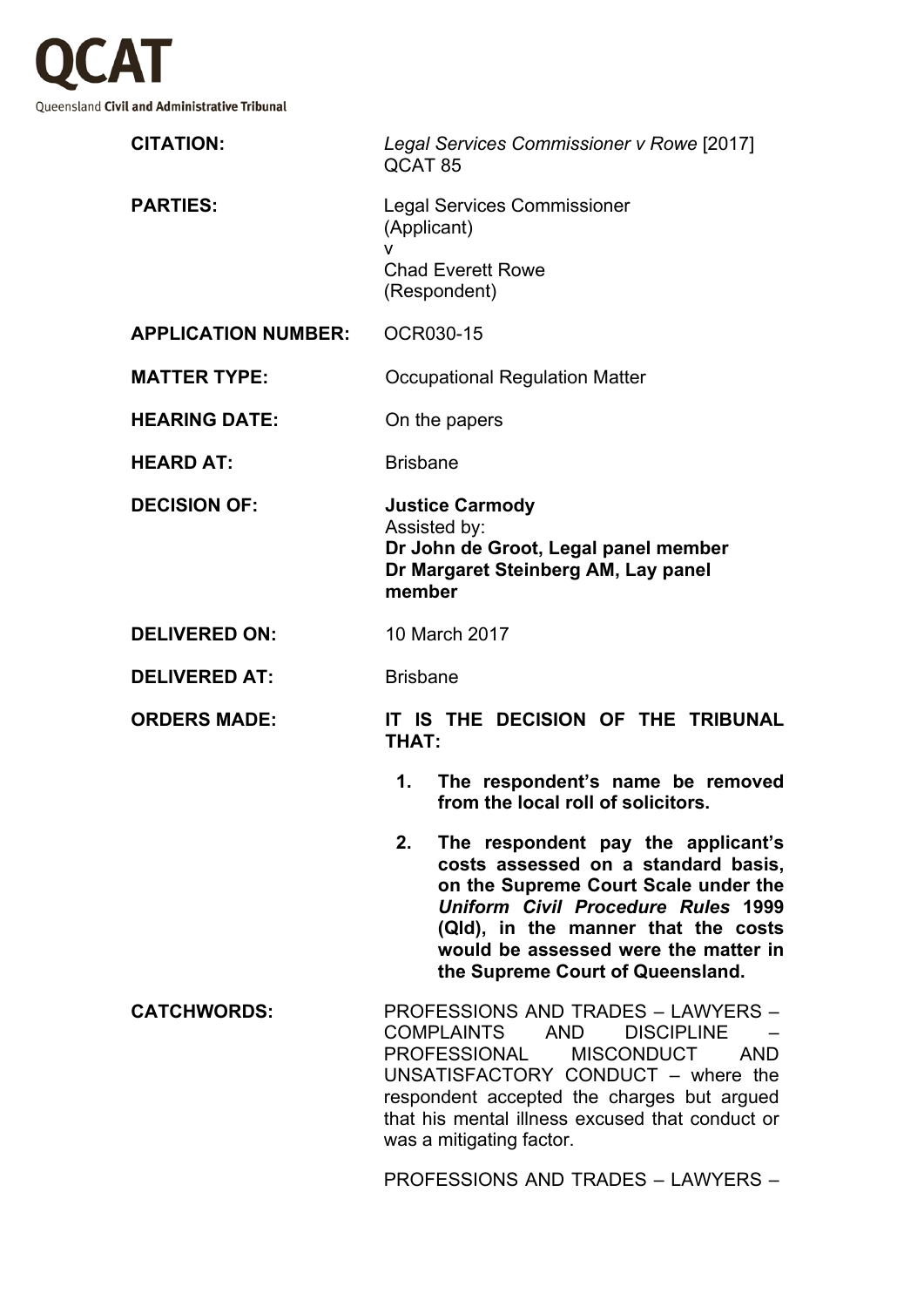COMPLAINTS AND DISCIPLINE – DISCIPLINARY PROCEEDINGS – QUEENSLAND – PROCEEDINGS IN TRIBUNALS – where the applicant filed a disciplinary application against the respondent, alleging 28 separate charges of professional misconduct and or unsatisfactory professional conduct – where the respondent was found guilty of professional misconduct by the Tribunal – where the tribunal has been unable to find in the circumstances a reasonable explanation for a persistent pattern of contrary conduct or how long his unfitness would last and remove his name from the roll of legal practitioners and costs ordered assessed on a standard basis

*Australian Solicitors Conduct Rules* 2012 (Qld), rr 5, 33

*Legal Profession Act* 2007 (Qld), ss 9, 268, 274, 418, 419, 443, 452, 453, 456, 462

*Legal Profession (Solicitors) Rule* 2007 (Qld), rr 1, 14, 16, 28

*Queensland Civil and Administrative Tribunal Act* 2009 (Qld), ss 32

*Uniform Civil Procedure Rules* 1999 (Qld), Schedule 1

*BRJ v Council of New South Wales Bar Association* [2016] NSWSC 146

*Chandra v Queensland Building and Construction Commission* [2017] QCA 4

*Quinn v Legal Services Commissioner* [2016] QCA 354

*Re: Maraj (a legal practitioner)* (1995) 15 WAR 12

*Ziems v Prothonotary of the Supreme Court of New South Wales* (1957) 97 CLR 279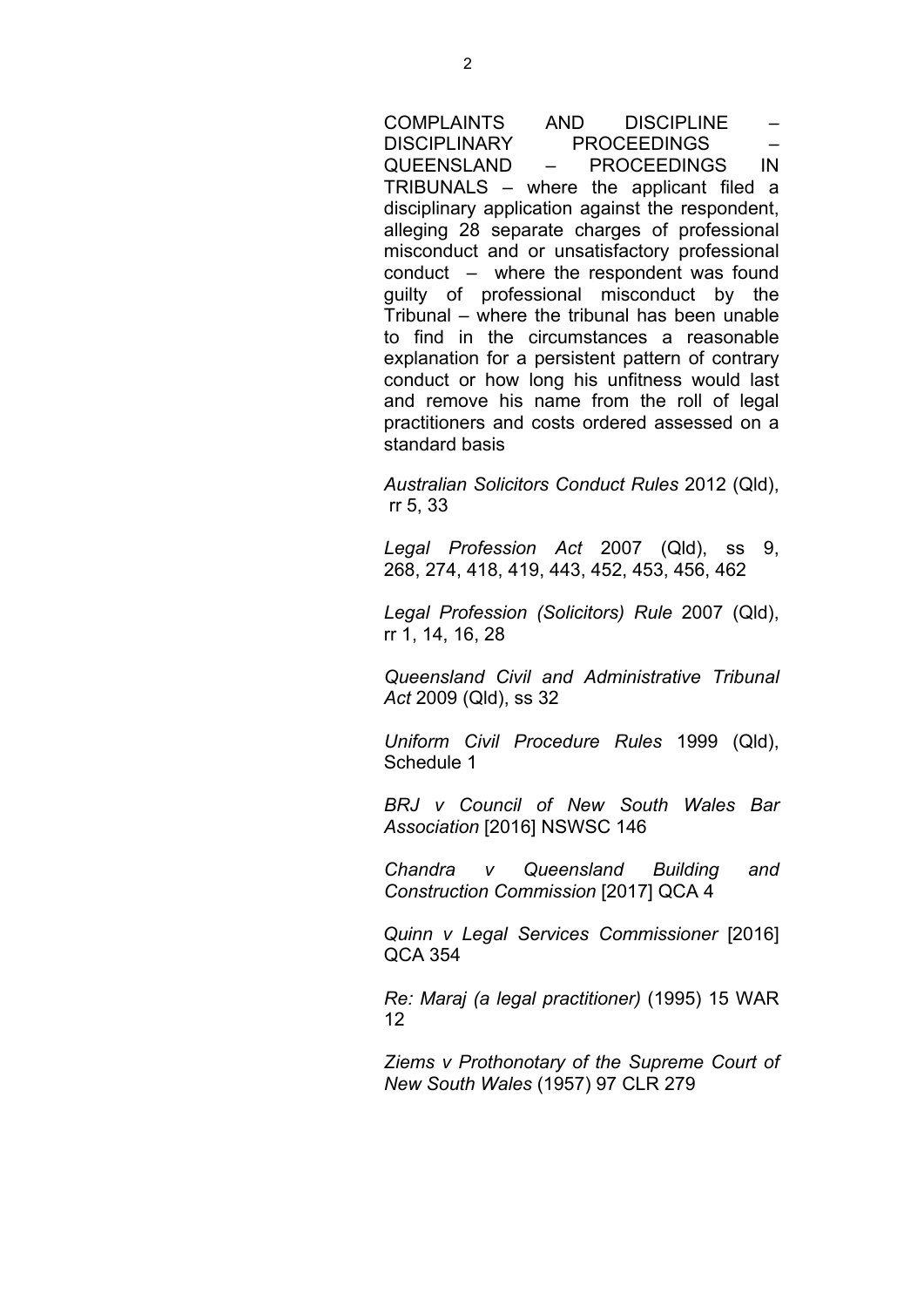## **APPEARANCES and REPRESENTATION (if any):**

This matter was heard and determined on the papers without the attendance of either party in accordance with s 32 of the *Queensland Civil and Administrative Tribunal Act* 2009 (Qld) (QCAT Act).

## **REASONS FOR DECISION**

[1] The purpose of this on the papers hearing is to decide a discipline application under s 452 of the *Legal Profession Act* 2007 (Qld) (LPA).

## **The charges**

- [2] The commission (or LSC) applies for orders against the practitioner in relation to eight categories of complaints of contrary conduct between 29 August 2011 and 29 May 2015. They are:
	- **Charges 1-5** a complaint of a breach of the *Legal Profession (Solicitors) Rule 2007* in unreasonably making unsubstantiated allegations about the practitioner's former wife in court documents.
	- **Charges 6-11** complaints concerning the practitioner's conveyancing conduct.
	- **Charges 12 &13**  allegations that the practitioner threatened to claim unearned legal fees against Clint Anderson and Bruce Whayman.
	- **Charge 14**  contravention of s 274(1) LPA in failing to lodge an external examiner's report for the financial period ending 31 March 2013.
	- **Charges 15-23**  failing to comply with a notice of contravention contrary to s 443(3) LPA.
	- **Charge 24** communicating with another solicitor's client between 18 March 2013 and 22 May 2013 about Emmanuel College.
	- **Charges 25 & 26** sending discourteous and offensive correspondence.
	- **Charges 27 & 28** engaging in conduct demonstrating unfitness to practice law.

## **The conduct**

[3] **Charge 1** relates to a series of unfounded accusations of contempt the respondent made about his former wife in 2012 as a self-represented party to divorce proceedings. The commission contends that the practitioner could not have reasonably and honestly believed that the allegations were true when he made them in contravention of his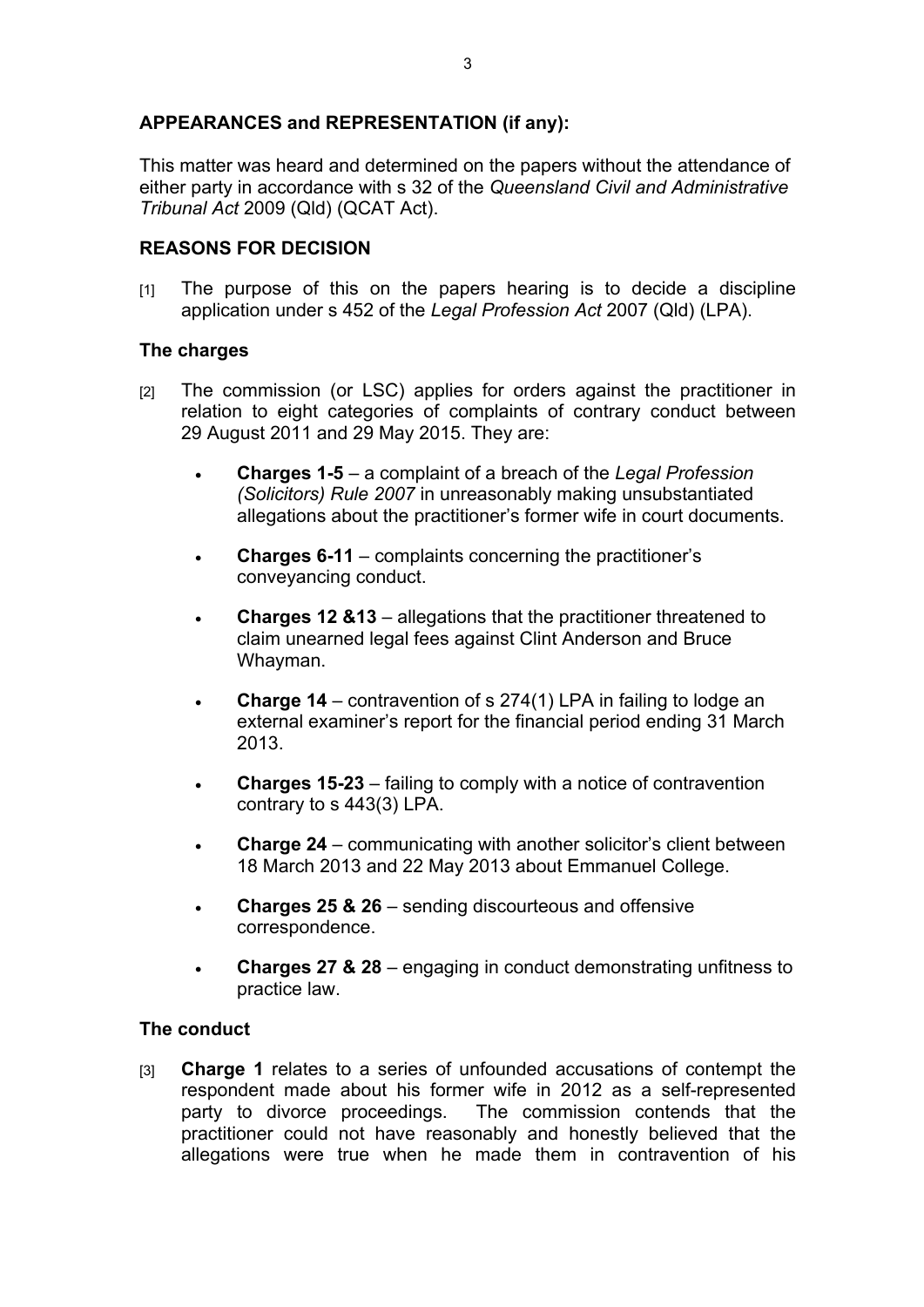obligations under rule 16.2.1 of the *Legal Profession (Solicitors) Rule* 2007 (solicitors rule).

- [4] **Charge 2** asserts that the practitioner had no honest evidence based belief in the truth of wrong doing by his wife (domestic violence) and her father's alleged criminal convictions and therefore acted inconsistently with solicitors rule 16.2.1.
- [5] **Charge 3** is based on baseless statements by the practitioner that his former wife's solicitors had "fabricated" court documents.
- [6] **Charge 4** is that, in contravention of solicitors rule 28.5, the practitioner made comments in professional correspondence about the character of his former wife were abusive, offensive, insulting, unbecoming of a solicitor and capable of bringing the profession into disrepute.
- [7] **Charge 5** charges that the practitioner acted contrary to solicitors rule 14.4 in 2012 when he withheld significant facts from the justice of the peace who considered his application for an examination order that he ought reasonably have believed would support an argument against the granting of his application.
- [8] **Charge 6** alleges that, the practitioner failed to maintain reasonable standards of competence and diligence on 23 January 2012 when giving legal advice to a client about easements he had not actually investigated.
- [9] **Charge 7** also relates to a lack of competence and diligence for the practitioner's failure to lodge transfer documents (including a Settlement Notice and Land Titles Forms 1, 3 and 24) with the Land Titles registry as soon as practicable after the settlement of a property purchase on 20 February 2012.
- [10] **Charges 8** and **9** contend that in failing to define the type of tenancy in which clients were to hold the property and incorrectly stating the dealing number of the mortgage in Land Title forms the practitioner fell short of the standard a member of the public is entitled to expect from an Australian legal practitioner.
- [11] **Charge 10** asserts a breach of solicitors rule 1 on the basis that on 10 August 2012 the practitioner attempted to mislead the Queensland Law Society (QLS) in relation to the terms of his retainer and the nature of instructions given to him.
- [12] **Charge 11** alleges another breach of solicitors rule 1. This time the LSC alleges that the practitioner falsely represented to clients that he had been contacted by the Titles Registry and advised that there was a registration fee of \$265.00 for a transfer and release of a mortgage.
- [13] **Charge 12** alleges that, on or about 4 May 2012, the practitioner threatened to impermissibly invoice a client for time spent responding to complaints.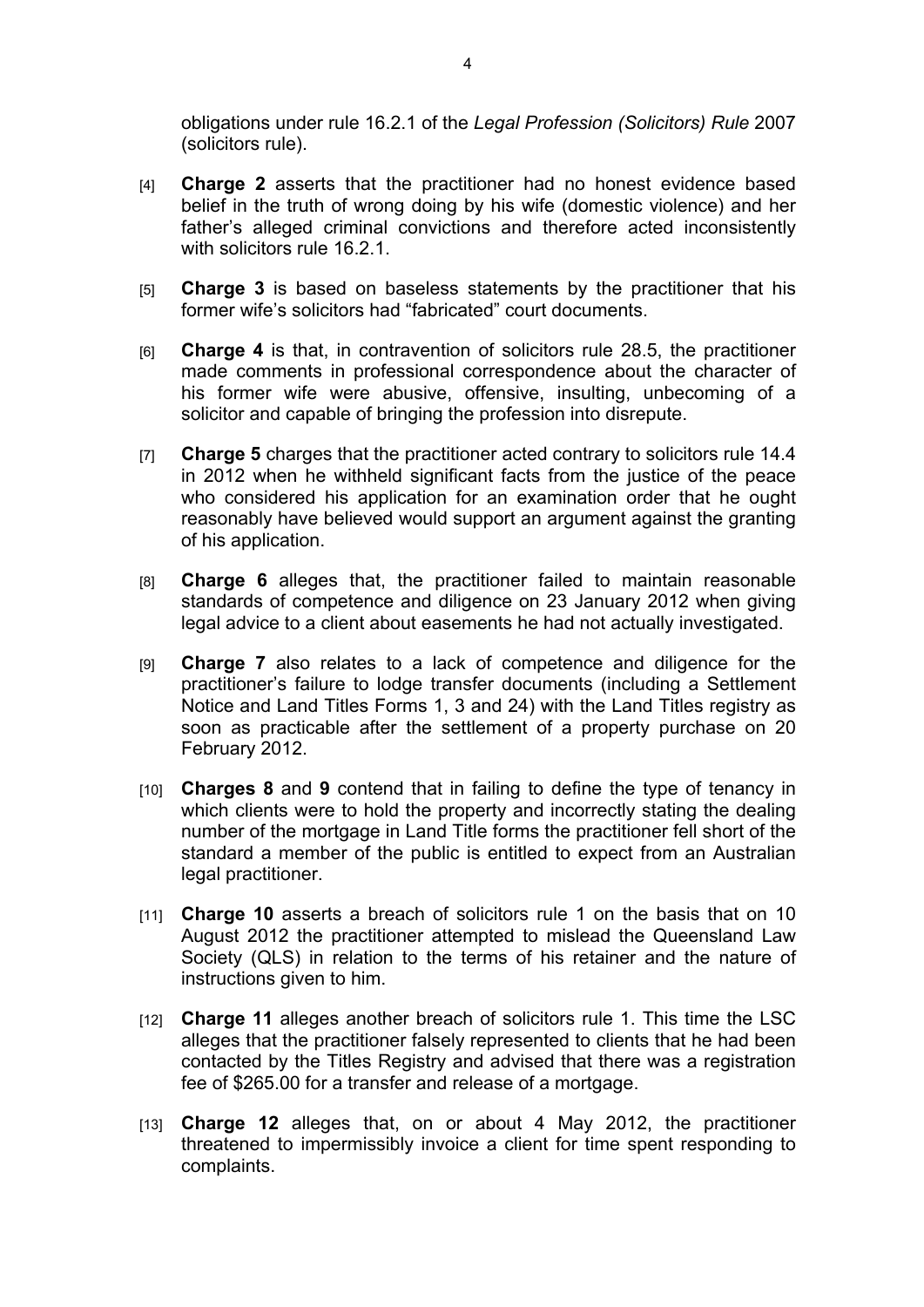- [14] According to **Charge 13** the practitioner allegedly overcharged a client on 20 May 2013 for conveyancing services in reprisal for making a complaint about him to the LSC.
- [15] **Charge 14** is that the practitioner failed to lodge an external examiner's report with the QLS for the financial period ending 31 March 2013 by the due date in contravention of s 274(1) LPA.
- [16] **Charges 15** through **23** are a raft of allegations of non-compliance by the practitioner with eight (8) complaint notices issued throughout 2013 and 2014 by the QLS. The QLS repeatedly warned the practitioner that he may be prosecuted for professional misconduct if he did not comply with the statutory obligations imposed by s 443(3) LPA.
- [17] **Charges 24** complains that between 18 March 2013 and 22 May 2013, the practitioner dealt directly with the client of another practitioner in contravention of rule 33.1 of the *Australian Solicitors Conduct Rules* 2012. The practitioner had been representing himself in proceedings he had instituted against Emmanuel College. Corney and Lind Lawyers advised the practitioner not to send correspondence to their client, but the practitioner continued to do so.
- [18] **Charge 25** and **26** allege that on 11 April 2013 and 28 May 2013 the practitioner sent correspondence in the course of acting for himself that was discourteous and offensive.
- [19] **Charge 27** claims that the practitioner engaged in conduct said to demonstrate that he is not a fit and proper person to practice law or is likely to bring the profession into disrepute in being found to be in contempt of Supreme Court proceedings in contravention of rule 5 of the *Australian Solicitors Conduct Rules* 2012 and sentenced to 12 months imprisonment wholly suspended for three years.
- [20] **Charge 28** likewise asserts that the practitioner engaged in conduct demonstrating he is not a fit and proper person to practice law or is likely to bring the profession into disrepute when he was declared to have frequently conducted and instituted vexatious proceedings by the Supreme Court in May 2015.

#### **Liability**

- [21] In Queensland, professional conduct is categorised as either 'unsatisfactory professional conduct' within s 418 LPA or 'professional misconduct' under s 419 LPA. Professional misconduct includes substantial or consistently substandard or unsatisfactory professional conduct.
- [22] The LSC submits that the affidavit material is sufficient to satisfy the tribunal, to the requisite standard, that the unsatisfactory professional conduct alleged in charges 1-28 amounts at least cumulatively to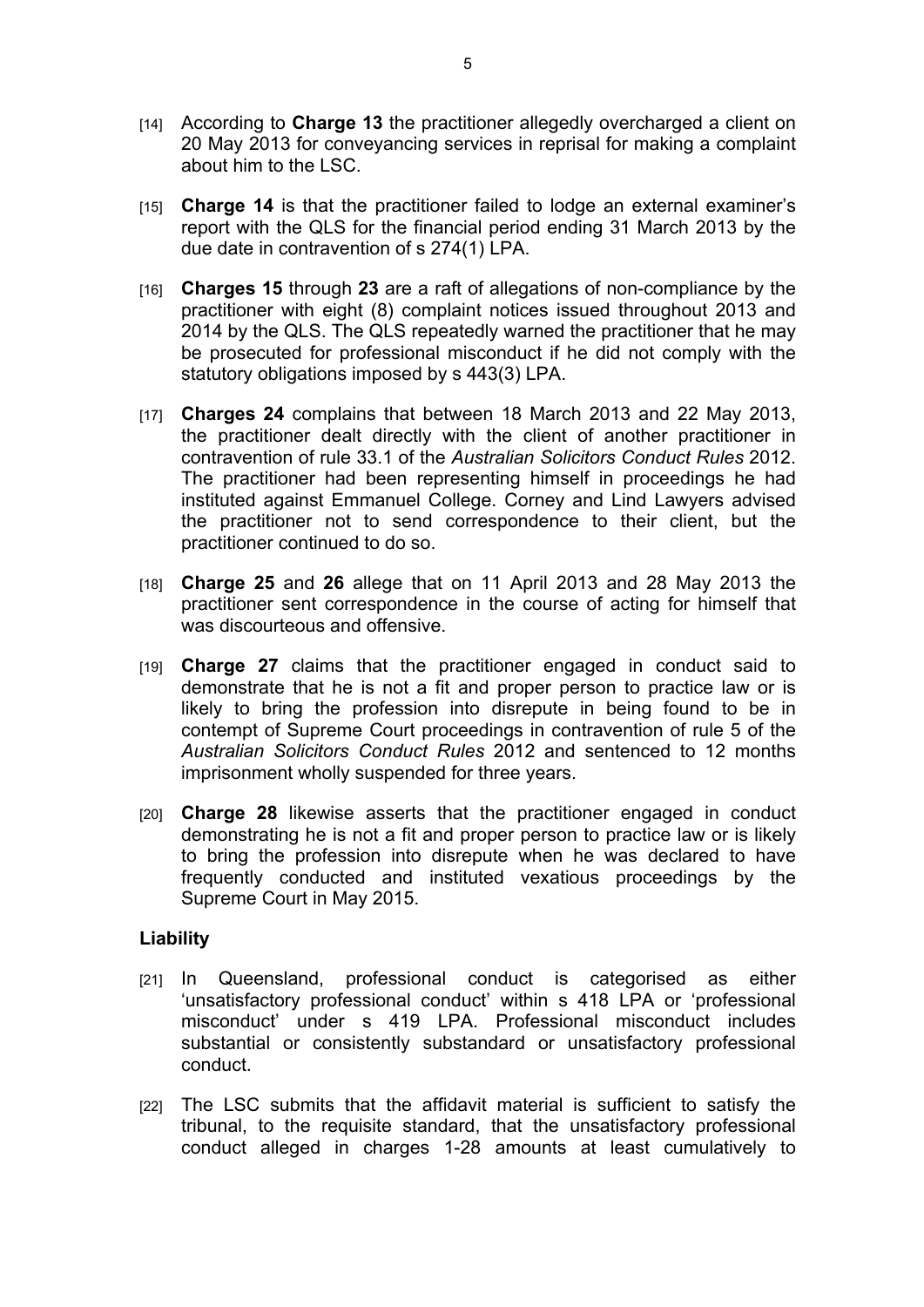professional misconduct. It seeks orders removing the practitioner's name from the roll and for the costs of the proceeding.

- [23] The commission's proof consists of affidavits filed by:
	- Darielle Glenna Campbell on 27 May 2016, 11 July 2016 and 12 July 2016;
	- Alison Jane Schultz on 8 July 2016:
	- Bruce Allen Whayman on 11 July 2016; and
	- RAB on 14 August 2016.
- [24] The practitioner essentially confesses and avoids. He does not deny any of the alleged conduct or that, overall, it amounts to professional misconduct. He contends, however, that any disciplinary liability is (or should be) excused because his actions were caused by temporary professional incapacity due to medical conditions (including grief-induced major depressive symptoms) related to marital problems dating back to 2011 for which he has been treated by his GP since 28 February 2013 but were not diagnosed by a specialist until 2014.<sup>1</sup>
- $[25]$  The practitioner relevantly asserts that:<sup>2</sup>

"3. These medical conditions and Major Depressive Disorder affect my ability to practice law. I advised the Queensland Law Society and Legal Services Commission of my health conditions.

4. At no time has the Queensland Law Society or Legal Services Commission, despite knowing of my medical conditions ever questioned my ability to practice as a solicitor in Queensland during this time …

6. I continue to receive treatment for my medical conditions…"

## **The findings**

- [26] Just because they are uncontested does not mean that disciplinary charges are made out. The tribunal is obliged by s 453 LPA to "hear and decide" each stated allegation as a jurisdictional precondition to its discretion to make a disciplinary order<sup>3</sup> mentioned in s 456 LPA.
- [27] To the extent appropriate, the suitability matters mentioned in  $s \theta(1)$  LPA, including the practitioner's disciplinary record and his capacity to satisfactorily carry out the inherent requirements of practice, are relevant considerations in deciding whether a practitioner guilty of professional misconduct is fit and proper to continuing legal practice.
- [28] In our opinion, the uncontradicted evidence adduced by the LSC is sufficiently credible and cogent to satisfy us that the alleged conduct in all 28 charges occurred. In each instance, on an objective analysis (and

<sup>1</sup> Report of Dr Alege dated 16 May 2014, p 3.

<sup>2</sup> Affidavit of Chad Rowe (19 August 2016) [3]-[6].

<sup>3</sup> LPA s 453, 456(1); *Quinn v Legal Services Commissioner* [2016] QCA 354, 19.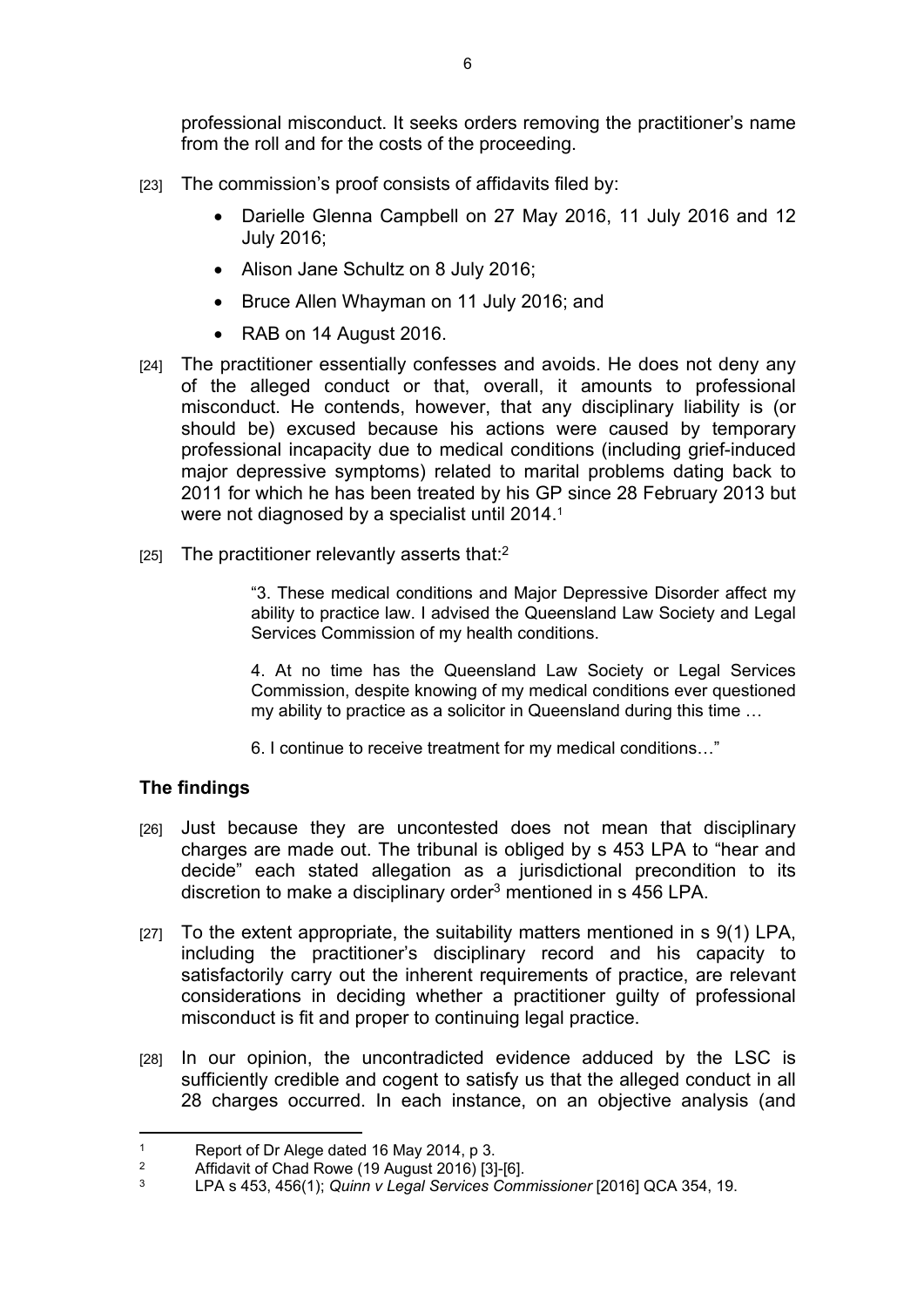excluding consideration of his mental condition), the proven conduct falls markedly short of a reasonable professional standard and, as such, meets the statutory definition of unsatisfactory professional conduct. Overall, the contrary conduct committed over the period between 29 August 2011 and 29 May 2015 involves a consistent and substantial failure to reach and maintain expected standards and, therefore, satisfies the test of professional misconduct.

- [29] The medical evidence is not reasonably capable of supporting a conclusion that the nearly four (4) year pattern of conduct complained of was due to the practitioner's psychiatric condition or its effects. Even if it was a causative or contributing factor, mental health is an immaterial consideration where the question to be answered is whether, as a matter of law and objective fact professional conduct involves a substantial or consistent failure to meet and maintain a reasonable standard of competence and diligence.<sup>4</sup>
- [30] This is because the character of conduct is not affected or altered by subjective beliefs, lack of fault or moral culpability. If it is relevant at all, mental impairment may, depending on the evidence, mitigate liability or influence the nature and extent any action to be taken or sanction imposed and, possibly, the terms of an order for costs.
- [31] While it may have had its origins in the practitioner's marital woes and mental fragility, the tribunal has been unable to find in the circumstances a reasonable explanation for his persistent pattern of contrary conduct.

## **Sanction**

- [32] The practitioner is an unemployed undischarged bankrupt. He voluntarily surrendered his practicing certificate in 2013 and disavows any desire (and expressly acknowledges his inability) to practise law any time in the future. He has not provided any specialist medical reports dealing with his prognosis or proposed treatment and rehabilitation regime.
- [33] Not only is the practitioner clearly incapacitated from satisfactorily carrying out the inherent requirements of legal practice (either by impaired mental health or something else), but his substantial or consistent failure to meet or maintain a reasonable standard of competence and diligence over a four year period ending in May 2015 demonstrates his ongoing unfitness for engaging in it.
- [34] The public is best protected by the removal from practice of those who, for any reason, manifestly cannot meet and maintain acceptable professional standards.
- [35] However, according to the Queensland Court of Appeal in *Chandra v Queensland Building and Construction Commission*, 5 a solicitor should not

<sup>4</sup> *BRJ v Council of New South Wales Bar Association* [2016] NSWSC 146, 101.

<sup>5</sup> [2017] QCA 4.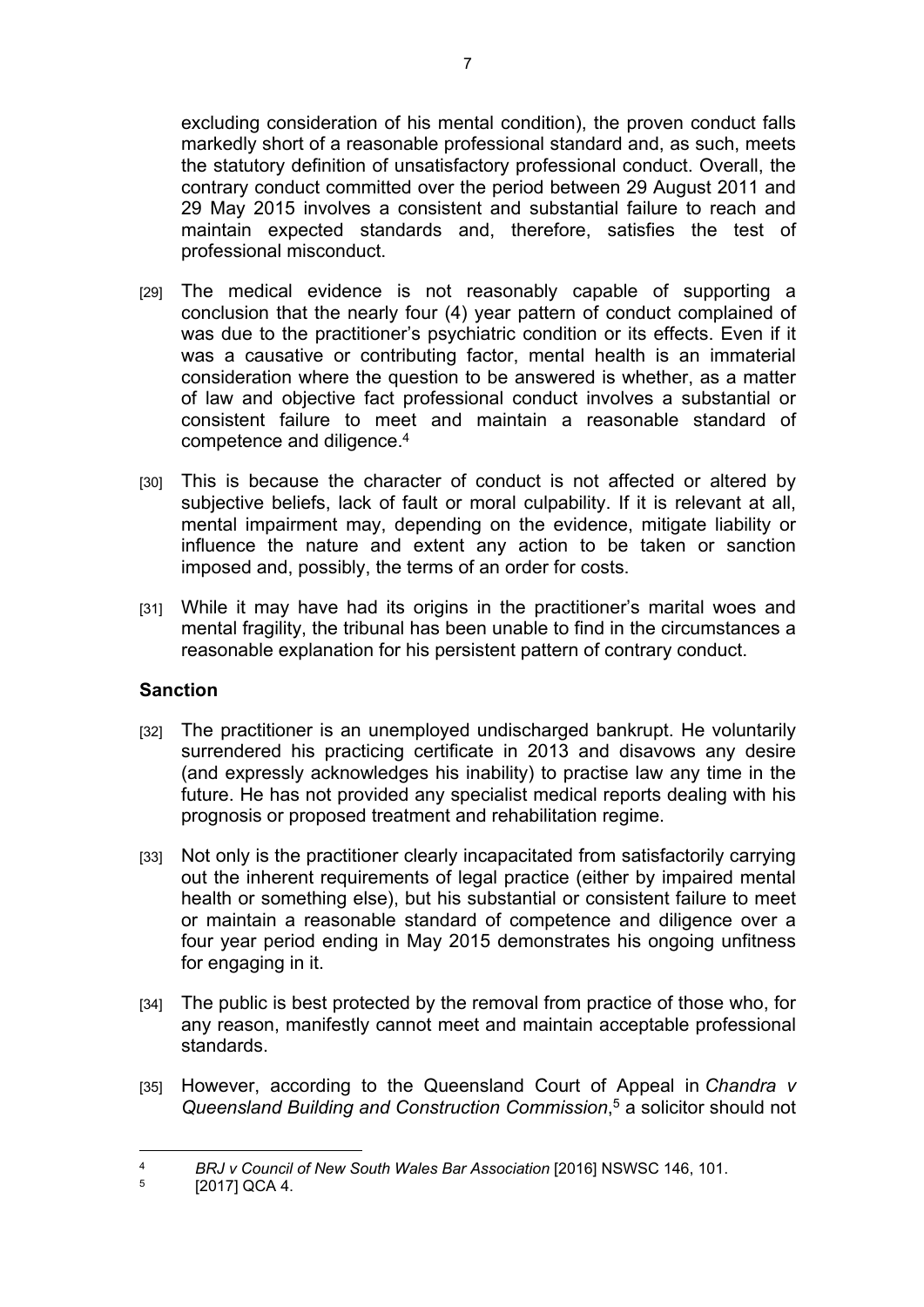be struck off without a specific finding being made that (a) he or she is probably permanently unfit to practice; and (b) a less severe option will not adequately meet the legislative purposes.

- [36] Presumably indefinite as well as lasting unfitness is capable of justifying removal.
- [37] The breaches here are too substantial to merit any lesser response than suspension.
- [38] A reprimand is not appropriate for achieving the paramount purpose of public protection or the collateral objectives of maintaining community confidence in the profession and preserving its hard-earned reputation for honesty and integrity.
- [39] Where the relevant impediment is temporary and, with time, proper treatment and commitment, full fitness is likely to be restored with no unacceptable risk of recurrence, the right to practice may be suspended but preserved until the adverse effects of the problem have been effectively addressed.
- [40] While the objective evidence in this case about why or for how long the practitioner is unfit is not cogent enough to entitle the tribunal to reasonably decide those issues, it does support the probable inference that, whatever is incapacitating the practitioner, its future effects are uncertain and its duration indefinite. Thus, a finite period of suspension, even with health, education or other corrective conditions, will not have the desired effect and the practitioner himself has not proposed it.
- [41] Suspension for an unspecified time in the hope of resurrecting the practitioner's lost legal career at some future time is technically an option, but in our opinion will not meet the objectives of disciplinary proceedings because the practitioner is not currently fit and proper to practice law<sup>6</sup> and it is hard to reasonably predict whether or when he ever will be again.
- [42] In *Re: Maraj (a legal practitioner)*, 7 the disciplinary tribunal considered that various mitigating factors meant that striking off was unnecessary and that the practitioner (who had voluntarily ceased practice with no intention of ever resuming it) should be disqualified indefinitely. Malcom CJ held that in so doing the tribunal misunderstood the significance of the object in relation to the protection of the public. The Chief Justice said:

"The significance is that in order to protect the public and the reputation of the profession the consequences for the practitioner may need to be more severe than they would be if the only object of the proceedings was one of punishment. As Kennedy, Franklyn and Anderson JJ said in *Re a Legal Practitioner*, unreported; FCt SCt of WA; Library No 930527; 30 September 1993 at 7: "Despite the fact that the practitioner can already be seen to have suffered substantial punishment as a result of

<sup>6</sup> *Ziems v Prothonotary of the Supreme Court of New South Wales* (1957) 97 CLR 279.

<sup>7</sup> (1995) 15 WAR 12, 23-25.